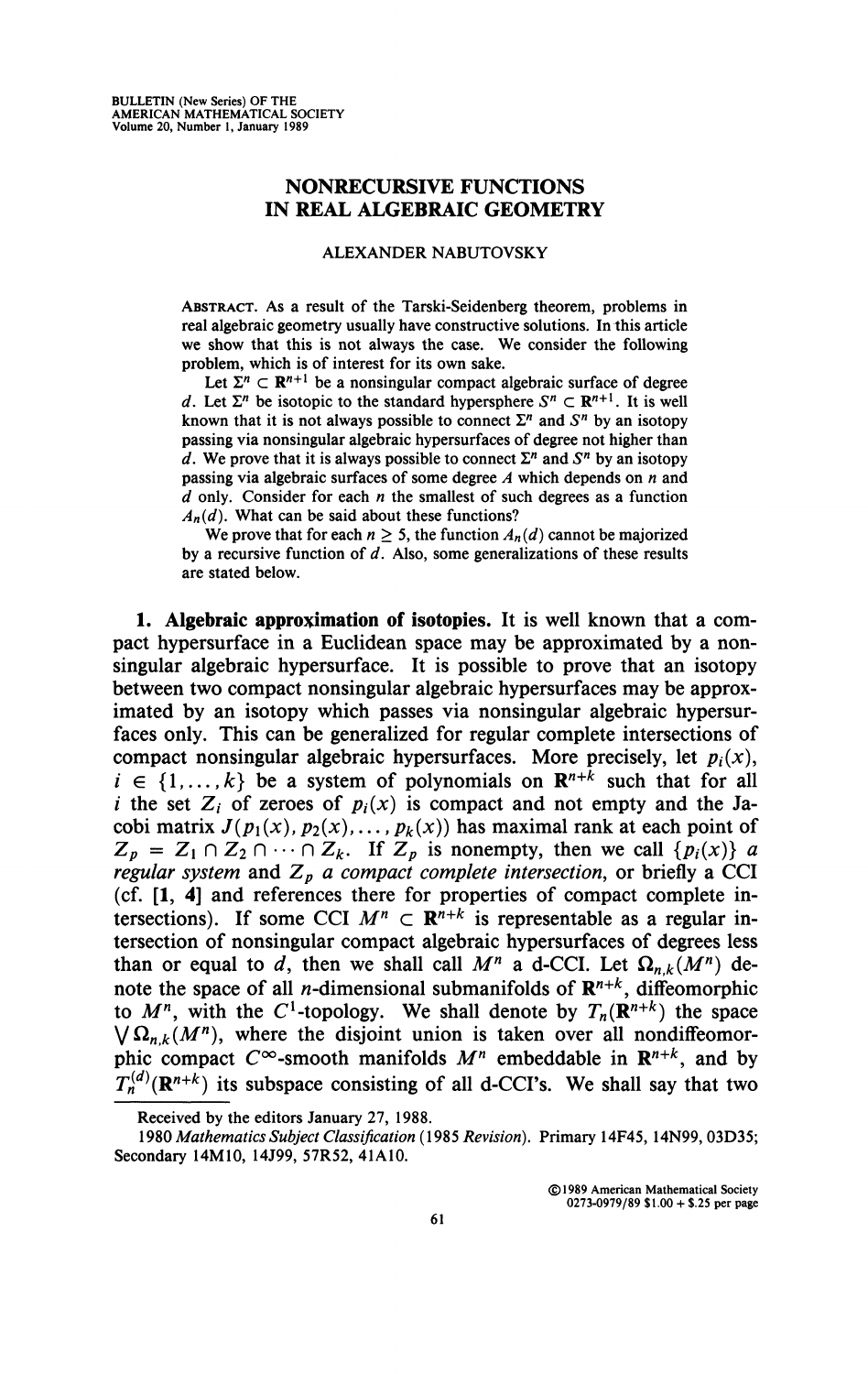d-CCI's,  $M_1^n$  and  $M_2^n$  are *D-rigidly isotopic* if there exists some continuous mapping  $F^*$ :  $[0,1] \to T_n^{(D)}(\mathbb{R}^{n+k})$  (which will be called a *D*-rigid isotopy), such that  $F^*(0) = M_1^n$ ,  $F^*(1) = M_2^n$ . For  $k = 1$ , this is a generalization and a modification of the rigid isotopy definition by V. A. Rokhlin [9]; unlike him, we permit singularities in the complex nonreal part of the zero set of polynomials during the isotopy and also permit the degrees of the polynomials to increase from *d* to *D* during the isotopy. Obviously "to be D-rigidly isotopic" is an equivalence relation on  $T_n^{(d)}(\mathbb{R}^{n+k})$ .

In such terms, for  $k = 1$ , Proposition 1.1 says that if two compact non-singular algebraic hypersurfaces are. isotopic then they are D-rigidly isotopic for some *D.* 

**PROPOSITION** 1.1. Let  $F: [0,1] \rightarrow T_n(\mathbb{R}^{n+k})$  be a smooth isotopy such *that*  $F(0)$ ,  $F(1) \in T_n^{(d)}(\mathbb{R}^{n+k})$ . Then there exist some D and a smooth *isotopy*  $F^*$ :  $[0, 1] \to T_n^{(D)}(\mathbb{R}^{n+k})$  *such that*  $F^*(0) = F(0)$ ,  $F^*(1) = F(1)$ .

**PROOF** (for  $k = 1$ ). For each *t*, approximate  $F(t)$  constructively by a nonsingular algebraic hypersurface  $A_0(t) = \{x \in \mathbb{R}^{n+1} | p_{0t}(x) = 0\}$  (cf. [6, 10]) in such a manner that  $p_{0t}(x)$  be positive for large enough  $||x||$  and  $A_0(i) = F(i)$ ,  $i \in \{0, 1\}$ . It is possible to prove that for a close enough approximation there exists some finite set of  $t \{t_0, t_1, \ldots, t_{m-1}, t_m\}, t_0 = 0$ ,  $t_m = 1$ , such that for each  $t \in [t_i, t_{i+1}]$  the set

$$
A(t) = \{x \in \mathbf{R}^{n+1} | ((t - t_i)/(t_{i+1} - t_i)) p_{0t_{i+1}}(x) + ((t_{i+1} - t)/(t_{i+1} - t_i)) p_{0t_i}(x) = 0\}
$$

is a nonsingular algebraic hypersurface. The necessary isotopy  $F^*$  is obtained by the canonical projection of the resulting broken line in the space of vectors of polynomial coefficients on  $T_n^{(d)}(\mathbb{R}^{n+1})$ . Q.E.D.

The following theorem states that the number *D* in the statement of Proposition 1.1 can be chosen to be independent of the subvarieties  $F(0)$ ,  $F(1)$  and dependent only on *n* and a given upper bound *d* of degrees  $F(0)$ and  $F(1)$ . Thus it is a strengthened form of Proposition 1.1.

## THEOREM 1.2. *For each positive integer d,n,k there exists D such that each two isotopic n-dimensional d-CCFs in Rn+k are D-rigidly isotopic.*

PROOF. Consider the set  $\Phi_{n,k,d}$  of all regular systems of *k* polynomials of *n*+*k* variables of degree less than or equal to *d*. Fix some numeration of all  $\binom{n+k+d}{d}k$  monomial coefficients in such systems. Now we can consider  $\Phi_{n,k,d}$  as a subset of  $\mathbb{R}^{(\binom{n+k+d}{d})^k}$ . The set  $\Phi_{n,k,d}$  is a semialgebraic subset of the Euclidean space. Hence it has a finite number of connected components (cf. [3]). The CCI's represented by a given connected component of  $\Phi_{n,k,d}$ are isotopic. Choose one representative in each connected component of  $\Phi_{n,k,d}$ . Denote the corresponding CCI's by  $C_i$ . Each d-CCI is d-rigidly isotopic to one of the constructed CCI's  $C_i$ . Let  $C_{i_1}$  be isotopic to  $C_{i_2}$ for some  $i_1, i_2$ . Proposition 1.1 implies that there exists a number  $d_{i_1i_2}$ such that  $C_{i_1}$  and  $C_{i_2}$  are  $d_{i_1i_2}$ -rigidly isotopic. Let  $I = \{(i,j)|C_i$  and  $C_j$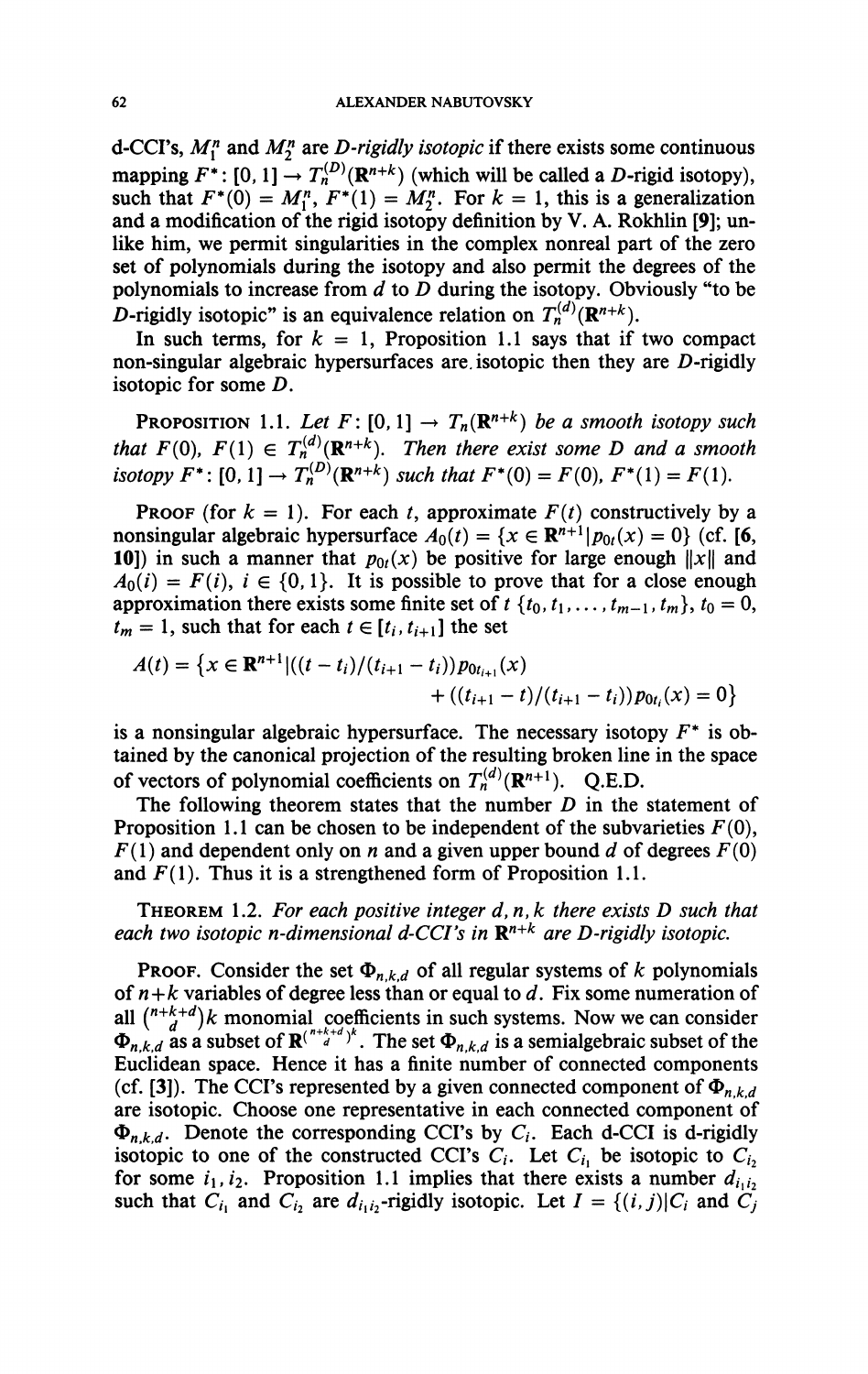are isotopic},  $D_0 = \max_{(i,j)\in I} d_{ij}$ ,  $D = \max\{d, D_0\}$ . Obviously *D* is the **necessary number. Q.E.D.** 

Denote the minimal value of such *D* for some fixed *d, n, k* by  $A_{n,k}(d)$ . **We shall consider below these numbers as functions of** *d* **(for each fixed**  pair of  $n, k$ ).

Each pair of D-rigidly isotopic *n*-dimensional CCI's in  $\mathbb{R}^{n+k}$  can be **connected by a D-rigid isotopy which can be represented by a piecewise**continuous path in the set  $\Phi_{n,k,D}$  of vectors of coefficients of regular sys**tems. Moreover, this isotopy can be chosen in such a manner that each**  connected component of  $\Phi_{n,k,D}$  will contain no more than one piece of the path. Hence, the semialgebraicity of  $\Phi_{n,k,D}$  makes it possible to majorize **effectively the number of the pieces (for example, using results of [8]). This makes it possible to prove the following result, using the Tarski-Seidenberg theorem.** 

**THEOREM 1.3.** *There exists an algorithm which verifies for each set of given n, k, d, D and for each given pair of vectors with rational components representing some d-CCI's*  $M_1^n$ ,  $M_2^n \subset \mathbf{R}^{n+k}$ , whether  $M_1^n$  and  $M_2^n$  are D*rigidly isotopic in Rn+k*

**2.** Nonrecursive functions in real algebraic geometry. Let  $M^n \subset \mathbb{R}^{n+1}$  be **a**  $C^{\infty}$ -smooth manifold, and  $n \ge 5$ . We are interested in the question: **Is** *M<sup>n</sup>*  **diffeomorphic to the standard sphere** *S<sup>n</sup>*  **or not? Provided that**  *M*<sup>n</sup> is represented in a standard way described in [2] or in an equivalent **one, there is no algorithm which provides an answer to this question (this is a result of S. P. Novikov, cf. its exposition in [11, §10]). More pre**cisely, S. P. Novikov constructed a sequence  $\Sigma_i^n \subset \mathbb{R}^{n+1}$ ,  $i \in \mathbb{N}$ , of smooth hypersurfaces such that the problem of *n*-dimensional sphere recognition **is undecidable even for this sequence. We can constructively approxi**mate  $M^n$  by an isotopic nonsingular algebraic hypersurface  $A^n \subset \mathbb{R}^{n+1}$ ,  $A^n = \{x \in \mathbb{R}^{n+1} | p(x) = 0 \}$ , grad  $p(x) \neq 0$  on  $A^n$ , all coefficients of  $p(x)$ **are rational. "Constructively" means that all the coefficients of one such**  polynomial  $p$  can be found from a data set describing  $M^n$ . Hence, the recognition problem, whether or not  $M^n$  is diffeomorphic to a standard sphere  $S^n$ , is undecidable even in the class of nonsingular algebraic mani**folds** *M<sup>n</sup>*  **which can be represented as nonsingular zero sets of polynomials**  with rational coefficients  $p : \mathbb{R}^{n+1} \to \mathbb{R}$ , providing  $M^n$  is given by a vector **of coefficients of one such polynomial. Further, it is well known that there**  are no nontrivial smooth codimension one knots in  $\mathbb{R}^{n+1}$  ( $n \geq 4$ ) (cf. [7, **Chapter 9, Proposition D]). Hence a smooth hypersurface in**  $\mathbb{R}^{n+1}$  **(** $n \ge 4$ **)** is isotopic to a standard sphere  $S^n \subset \mathbb{R}^{n+1}$  if and only if the hypersurface is  $S^n$ diffeomorphic to  $S^n$ . This implies that "diffeomorphic" in the formulation **of the problem above for hypersurfaces is equivalent to "isotopic." Thus,**  we obtain the codimension one case  $(k = 1)$  of the following proposition.

**PROPOSITION** 2.1. Let  $n \geq 5$  and arbitrary k be fixed. There is no algo*rithm which permits to determine for a given ordered set of rational coefficients of some polynomial mapping*  $p : \mathbf{R}^{n+k} \to \mathbf{R}^k$ *, such that its zero set*  $\mathbb{Z}_p$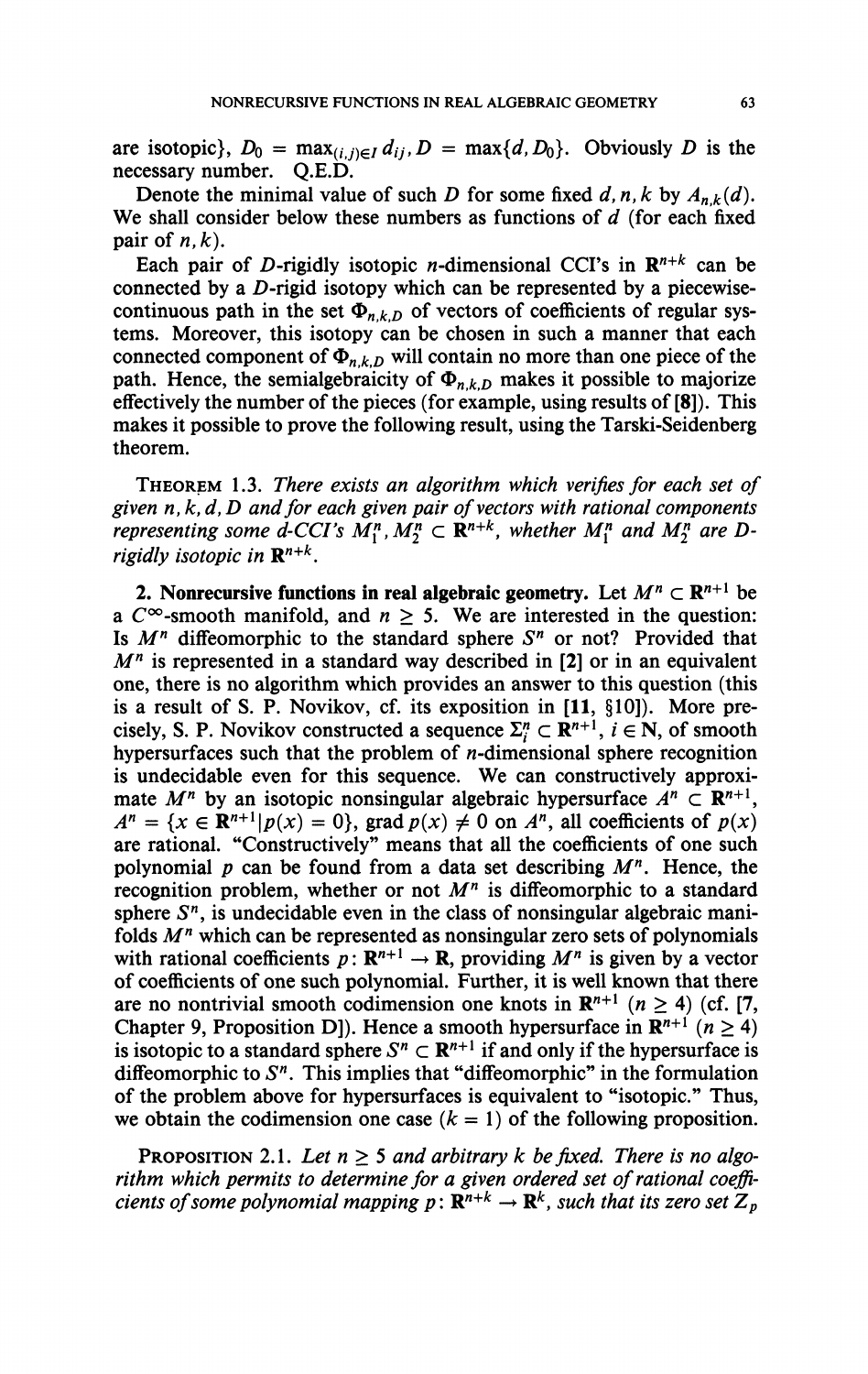*is not empty and is nonsingular, whether or not Zp is isotopic to the sphere*   $S^n = \{x \in \mathbb{R}^{n+k} | x_{n+2} = \cdots = x_{n+k} = 0, \|x\| = 1\}.$ 

**The general case of the proposition can be easily deduced from the codimension one case.** 

We can now state our main result. But first recall that  $A_{n,k}(d)$  denotes the minimal number  $D \in N$  such that any two isotopic d-CCI's **of dimension** *n* **and codimension** *k* **are D-rigidly isotopic. Theorem 1.2**  ensures the existence of  $A_{n,k}(d)$ . Define  $A_{n,k}^{S^{n}}(d)$  as the minimal number  $E \in \mathbb{N}$  such that any two d-CCI's of dimension *n* and codimension *k* which are isotopic to the standard sphere  $S<sup>n</sup>$  are E-rigidly isotopic. Obviously  $A_{n,k}^{S^n}(d) \leq A_{n,k}(d)$ 

**MAIN THEOREM.** For each  $n \geq 5$  and for each k the function  $A_{n,k}^{S^n}(d)$ *cannot be majorized by any recursive function ofd.* 

**PROOF. We prove the theorem by contradiction. Assume that for some**   $n \geq 5, k$ , the function  $A^{S^n}_{n,k}(d)$  can be majorized by some recursive func**tion**  $\varphi(d)$ . By Theorem 1.3 and by recursiveness of  $\varphi(d)$  there exists an algorithm for the decision problem whether or not two d-CCI's  $M_1^n$ ,  $M_2^n$ are  $\varphi(d)$ -rigidly isotopic. But, by the definition of  $A_{n,k}^{S^n}(d)$ , for each *n*dimensional d-CCI  $M^n \subset \mathbb{R}^{n+k}$ , the existence of an isotopy connecting  $M^n$ and the 2-CCI  $S^n$  is equivalent to the existence of a connecting  $\varphi(d)$ -rigid **isotopy. Thus our assumption contradicts Proposition 2.1. This proves the theorem. Q.E.D.** 

What can be said about the functions  $A_{n,k}(d)(A_{n,k}^{S^n}(d))$  for  $n \leq 4$ ?

We have proved using the same method, that for each  $k \geq 4$  the func**tion**  $A_{4,k}(d)$  cannot be majorized by any recursive function of d. In [2] **a sequence of hypersurfaces in R<sup>5</sup> was constructed in order to prove the algorithmic unsolvability of the diffeomorphism problem. We used this sequence instead of the S. P. Novikov's sequence to prove an analogue of Proposition 2.1 which is valid for**  $n = 4$ **. The constraint**  $k \ge 4$  arises be**cause of the necessity to use also the following particular case of Haefliger's theorem [5, p. 47]: Any two diffeomorphic 4-dimensional connected, sim**ply connected submanifolds of  $\mathbb{R}^{4+k}$  are isotopic if  $k \ge 4$ .

However, one can prove easily that  $A_{1,1}(d)$  is a recursive function.

**Acknowledgements. I would like to thank Professors A. I. Fet, O. Viro, N. Ivanov, V. Kharlamov, A. Slisenko, B. Moishezon, Y. Yomdin, S. Kiro, V. Schuchman, M. Farber and Dr. G. Weiss for very helpful discussions. I would like to thank Professor J. Bochnak for sending me a copy of the preprint [1].** 

## **REFERENCES**

**1. J. Bochnak and W. Kucharz,** *On complete intersections in differential topology and analytic geometry,* **preprint, 1983.** 

**2. W. W. Boone, W. Haken and V. Poénaru,** *On recursively unsolvableproblems in topology and their classification,* **Contributions to Mathematical Logic (H. Arnold Schmidt, K. Schutte, H.-J. Thiele, eds.) North-Holland, Amsterdam, 1968.**